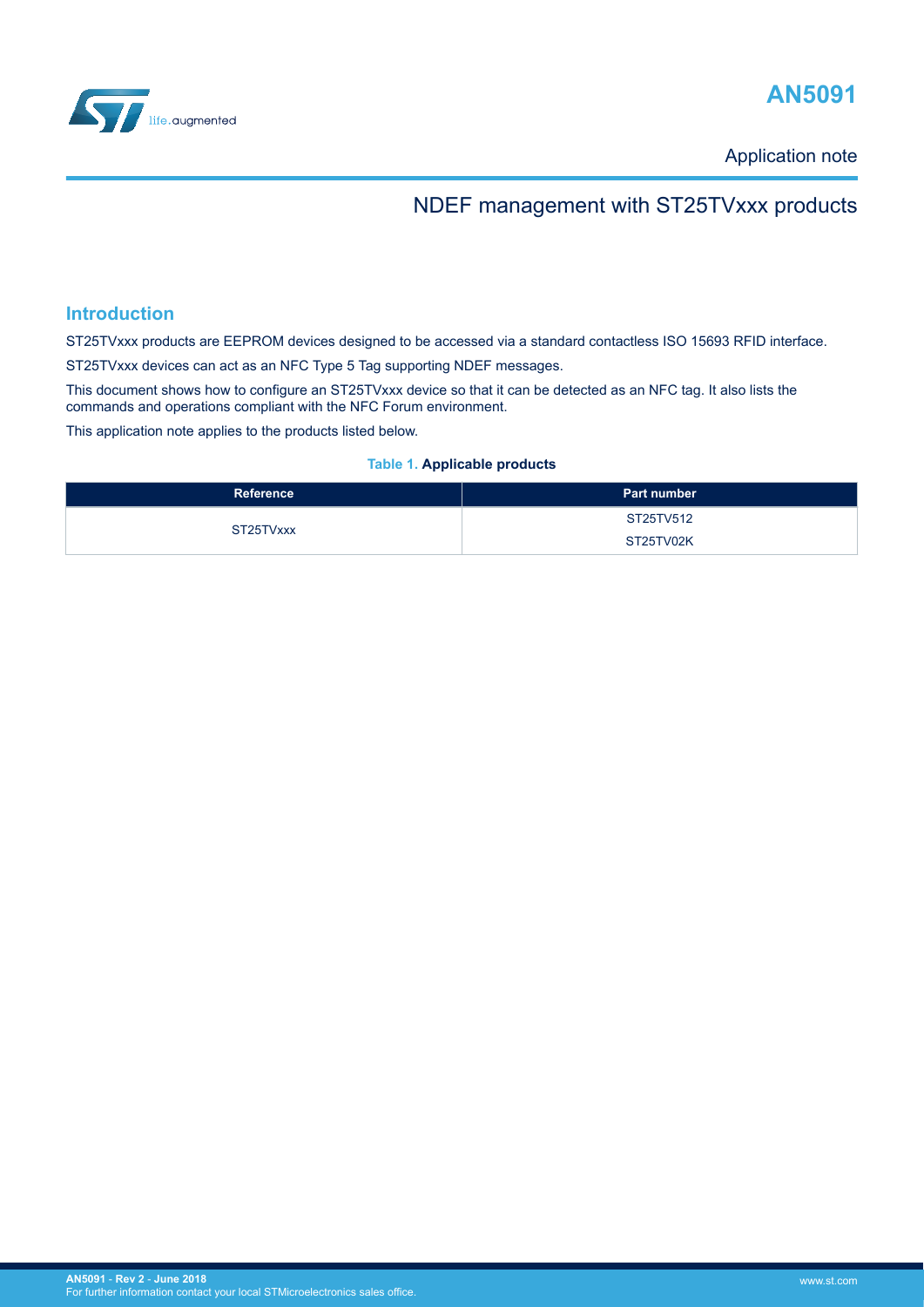<span id="page-1-0"></span>

## **1 Acronyms and notational conventions**

| <b>Acronym</b>   | <b>Definition</b>                                                       |
|------------------|-------------------------------------------------------------------------|
| CC.              | Capability container (see Section 3.1 Capability container for details) |
| <b>EEPROM</b>    | Electrically-erasable programmable read-only memory                     |
| <b>ISO</b>       | International organization for standardization                          |
| <b>MLEN</b>      | Encoded memory length (see Section 3.3 T5T Area and MLEN for details)   |
| <b>NDEF</b>      | NFC data exchange (see Section A Appendix for details)                  |
| R                | Read                                                                    |
| <b>RF</b>        | Radio frequency                                                         |
| <b>RFID</b>      | Radio frequency identification                                          |
| <b>RFU</b>       | Reserved for future use                                                 |
| R/W              | Read / Write                                                            |
| T <sub>5</sub> T | Type 5 tag (see Section A Appendix for details)                         |
| T5T Area         | Type 5 tag area                                                         |
| W                | Write                                                                   |

The following conventions and notations apply in this document unless otherwise stated.

### **1.1 Binary number representation**

Binary numbers are represented by strings of 0 and 1 digits, with the most significant bit on the left, the least significant bit on the right, and a 'b' suffix added at the end. Example: 11110101b

## **1.2 Hexadecimal number representation**

Hexadecimal numbers are represented by strings of numbers from 0 to 9 and letters from A to F, and an 'h' suffix added at the end. The most significant byte is shown on the left and the least significant byte on the right. Example: F5h

### **1.3 Decimal number representation**

Decimal numbers are represented without any trailing character. Example: 245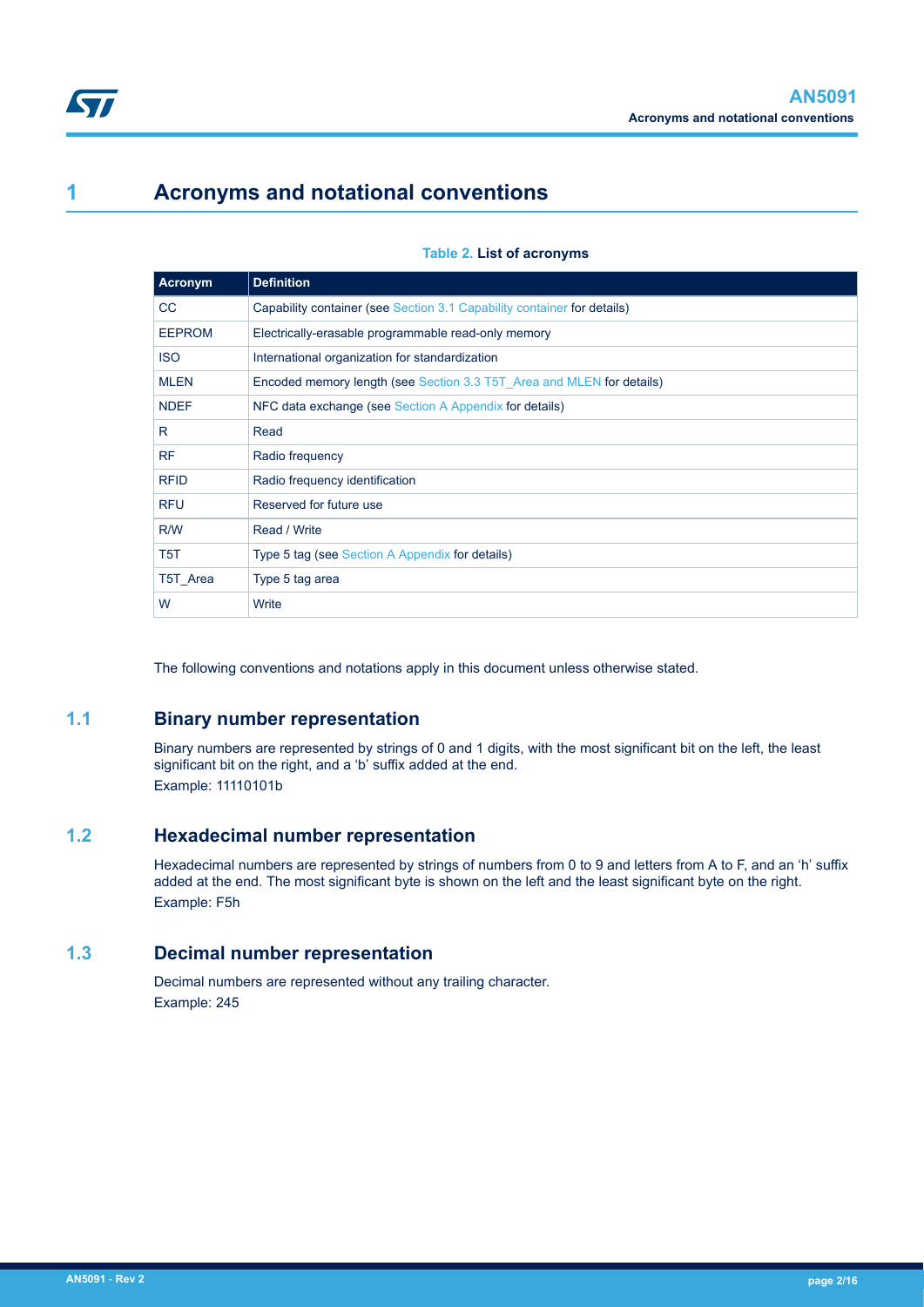## **2 NFC Forum**

<span id="page-2-0"></span>**Kyr** 

The NFC Forum specification reduces the amount of mandatory resources to activate ISO/IEC 15693 device as a T5T (type 5 tag).

RF exchanges are performed as follows:

- For the up link: 100 % amplitude modulation and 1 over 4 data coding with a data rate of 26 Kbit/s
- For the down link: Single sub-carrier load modulation with Manchester data coding at a high data rate of 26 Kbit/s

The command set specified by the NFC Forum is composed of the following commands:

- Read\_Single\_Block
- Write\_Single\_Block
- Lock Single Block
- Read Multiple Block
- **Select**
- SLPV Req

This reduced command set allows an NFC device to manage NDEF (NFC data exchange) implemented in a ST25TVxxx series device.

Please, for details refer to the NFC Forum Type 5 Tag Technical Specification.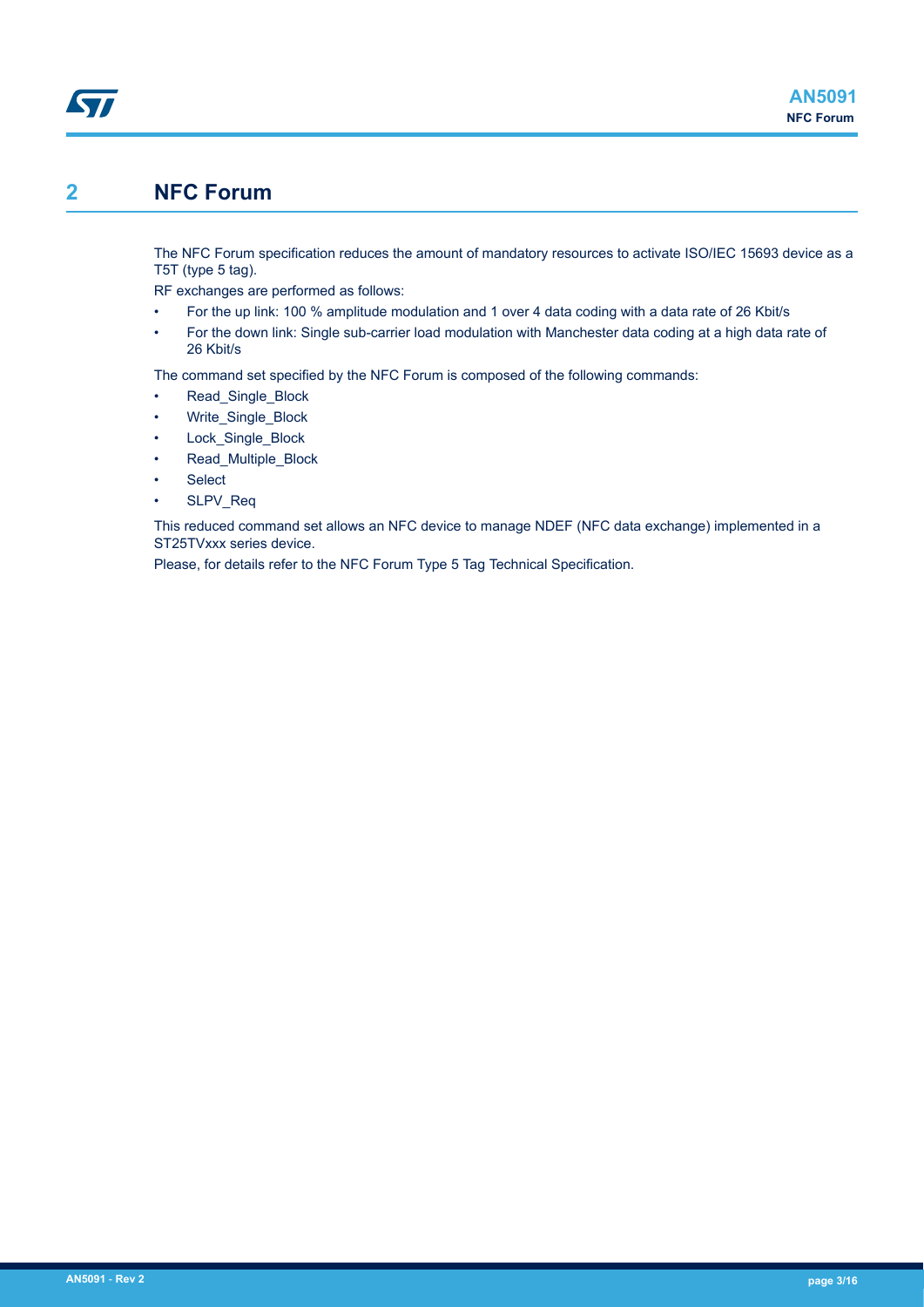## <span id="page-3-0"></span>**3 configuration to support a NDEF message**

The products in the ST25TVxxx series must be configured as T5T so that they can handle NDEF messages. Such a configuration consists in including a valid CC (capability container) in the first memory block.

## **3.1 Capability Container**

The CC manages the information of an NFC Forum T5T.

The CC begins at the first byte of the memory area and contains four bytes.

The CC is stored on contiguous bytes.

A four-byte CC limits the maximum data area size of a ST25TVxxx series product to 2040 bytes (the number of blocks is coded on one byte).

The CC contains information the MLEN (encoded memory length) that represents the part of the memory that is allocated for storing the NDEF Message T5T\_Area. It is calculated from the T5T\_Area in byte as follows:  $MLEN = T5T$  Area / 8

For products in the ST25TVxxx series, the CC is coded on four bytes.

Table 3. Four-byte capability container details the structure of the four-byte CC that must be used.

#### **Table 3. Four-byte capability container**

| Bvte 0       | 3vte '                       | Rvto 2      | Bvte 3                         |
|--------------|------------------------------|-------------|--------------------------------|
| Magic number | Version and access condition | <b>MLEN</b> | Additional feature information |

### **3.2 Magic number**

The magic number allows to select between one-byte address mode and two-byte address mode. ST25TVxxx supports only one-byte address mode. The T5T shall set the magic number (byte 0) in CC to E1h.

## **3.3 T5T\_Area and MLEN**

T5T Area is part of the user memory space available to contain a NDEF message TLV. The NDEF message is stored inside the V-field of the NDEF Message TLV. The Terminator TLV is the last TLV structure in the T5T\_Area.

*Note: Depending on the size of the NDEF message, some memory space can remain unused in the T5T\_area.* The T5T\_Area size measured in bytes is equal to 8 x MLEN. The T5T\_Area directly follows the CC in the memory of the Type 5 Tag.

### **3.3.1 MLEN encoding rule**

MLEN shall be equal to T5T\_Area size, in bytes, divided by 8, as defined in NFC Forum T5T specification. Achieving NFC Forum certification requires to obey to this MLEN encoding rule.

Examples for a 256 bytes (2kbits) memory size and 4 bytes capability container (CC):

- If the entire user memory is used to store NDEF, T5T\_Area=256-4
	- $MLEN = (256 4) / 8 = 31 (1Fh)$
- If only part of user memory is used to store NDEF, T5T\_Area = 128 bytes (1kbits) for example
	- $MLEN = 128 / 8 = 16 (10h)$

*Note: iOS™ and Android™ after version Oreo fully support MLEN encoded according to this rule. But for older version of Android ™ (up to version Oreo included), a specific MLEN encoding rule shall be used, as described in next chapter.*

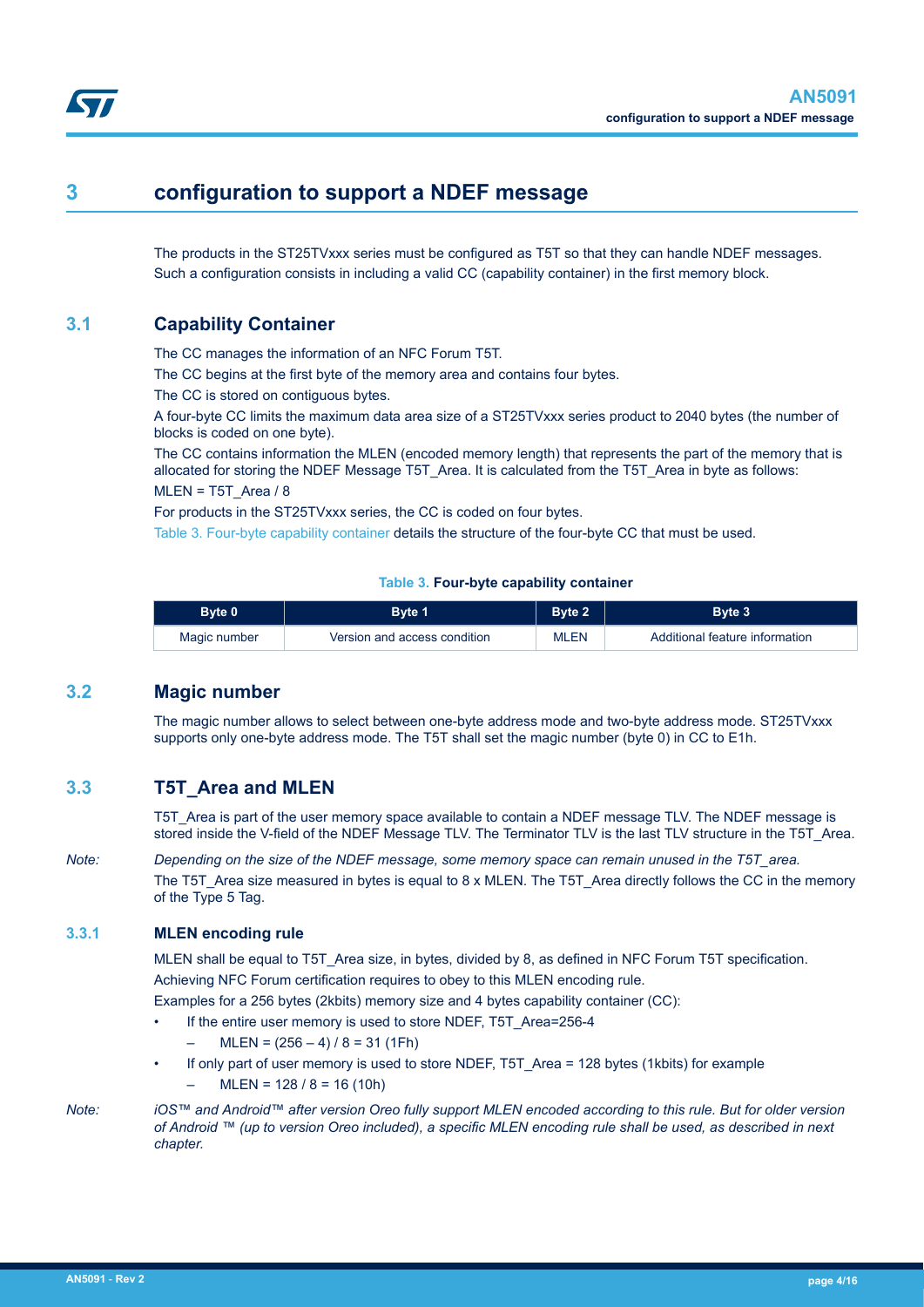<span id="page-4-0"></span>

#### **3.3.2 MLEN specific encoding rule to support Android™ up to version Oreo included**

For smartphones supporting Android™ up to version Oreo, MLEN is equal to the entire user memory size, in bytes, divided by 8.

Examples for a 256 bytes (2kbits) memory size and 4 bytes capability container (CC):

 $MLEN = 256 / 8 = 32 (20h)$ 

#### *Note: Smartphones supporting Android™ up to version Oreo also support MLEN encoded according to [Section](#page-3-0) [3.3.1 MLEN encoding rule](#page-3-0), but in this case CC-byte3-bit2 shall be set to 1b.*

*Note: Encodings defined [Section 3.3.2 MLEN specific encoding rule to support Android™ up to version Oreo included](#page-3-0) are not compliant with NFC Forum certification, but are supported by iOS™ and any version of Android™.*

## **3.4 Version & access condition (byte 1)**

Table 4. Version and access condition byte description details the structure of the version and access condition byte:

| b7                                | b6 | b <sub>5</sub>   | b4 | b3                   | b2 | b <sub>1</sub>      | b0 |
|-----------------------------------|----|------------------|----|----------------------|----|---------------------|----|
|                                   |    |                  |    | <b>Read Access</b>   |    | <b>Write Access</b> |    |
| Major version<br>01b: Version 1.x |    | Minor version    |    | 00b: Always          |    | 00b: Always         |    |
|                                   |    | 00b: Version y.0 |    | 01b: RFU<br>01b: RFU |    |                     |    |
|                                   |    |                  |    | 10b: Proprietary     |    | 10b: Proprietary    |    |
|                                   |    |                  |    | <b>11b: RFU</b>      |    | 11b: Never          |    |

#### **Table 4. Version and access condition byte description**

For version 1.0 with all accesses granted, the byte value is 40h.

### **3.5 Additional feature information (byte 3)**

ST25TVxxx supports Special Frame and Multiple Byte read. All blocks can be locked. The additional feature information byte is usually set to 01h.

#### **Table 5. Additional feature information byte description**

| b7         | b <sub>6</sub> | b5 | b4            | b3         | b2         | b1 | b0            |
|------------|----------------|----|---------------|------------|------------|----|---------------|
| <b>RFU</b> |                |    | Special frame | Lock block | <b>RFU</b> |    | <b>MBREAD</b> |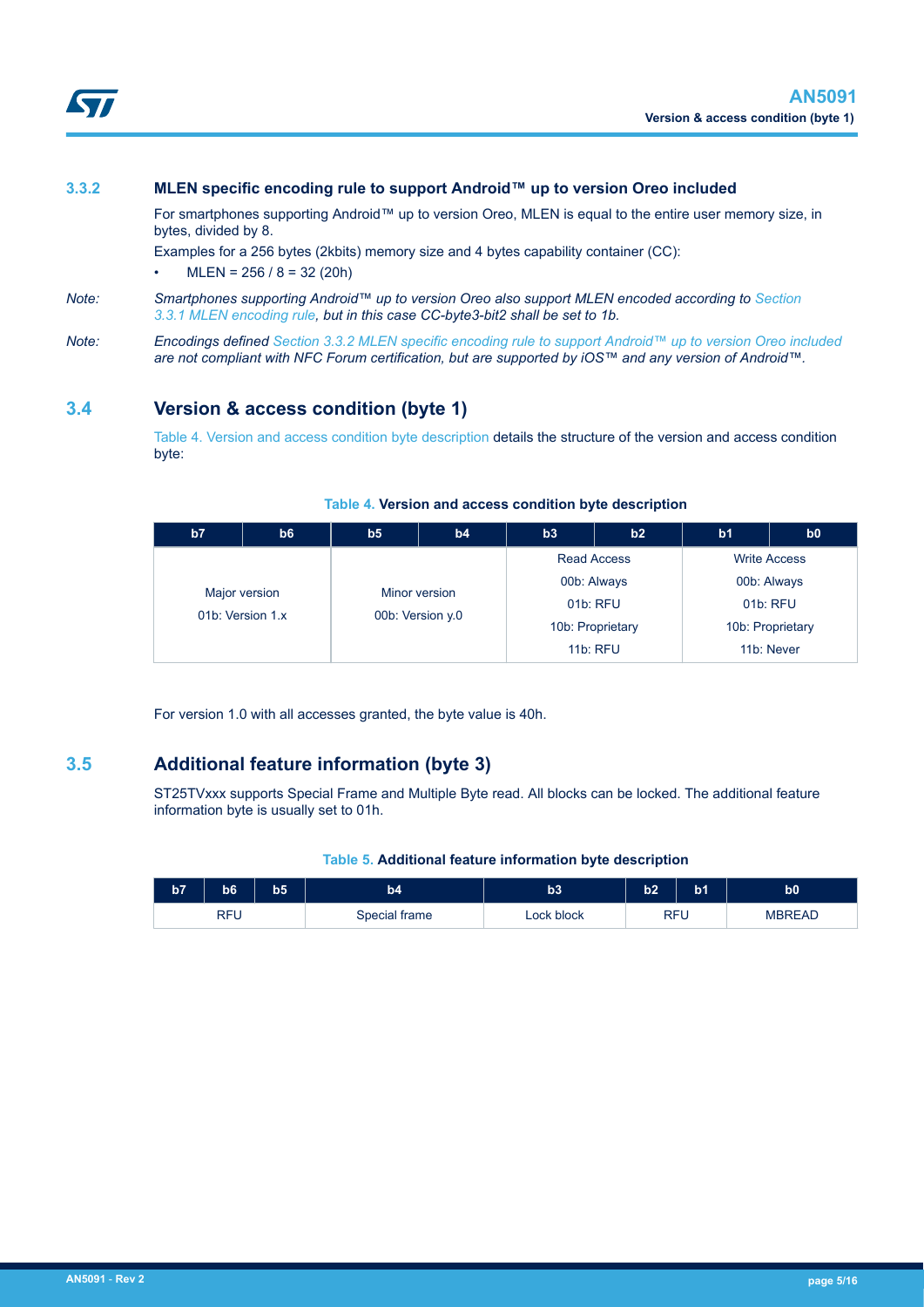<span id="page-5-0"></span>

## **4 Example of capability container for ST25TVxxx**

This section provides two examples of programming values for the CC field of ST25TVxxx as a T5T. Refer to [Section 3.1 Capability container,](#page-3-0) [Section 3.2 Magic number](#page-3-0), [Section 3.3 T5T\\_Area and MLEN,](#page-3-0) [Section](#page-4-0) [3.4 Version & access condition \(byte 1\)](#page-4-0) and [Section 3.5 Additional feature information \(byte 3\)](#page-4-0) for details.

## **4.1 ST25TV02K**

- E1 40 20 01h to work properly with smartphone
- E1 40 1F 01h for NFC Forum certification

## **4.2 ST25TV512**

- E1 40 08 01h to work properly with smartphone
- E1 40 07 01h for NFC Forum certification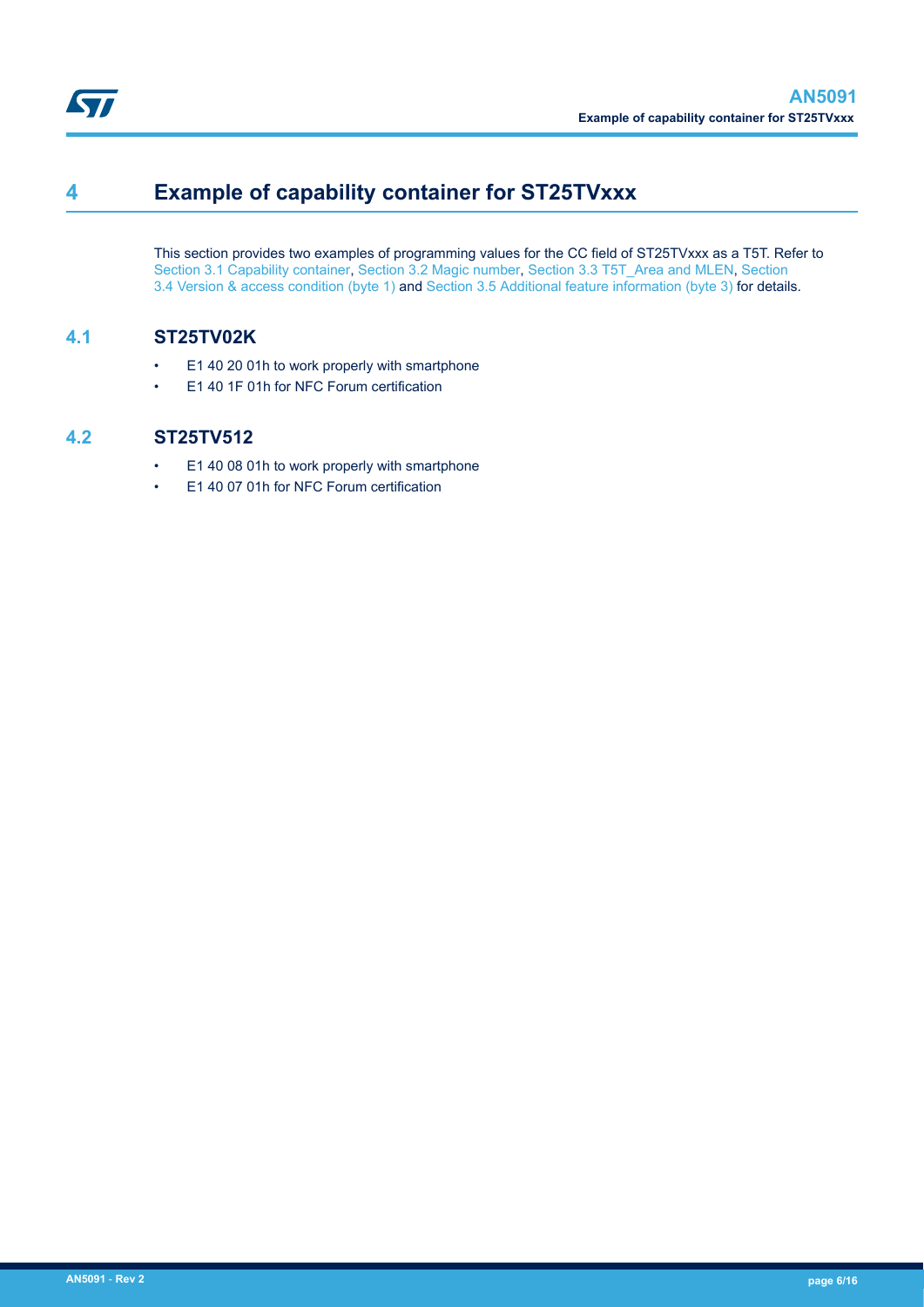<span id="page-6-0"></span>

## **5 NDEF : NFC Data Exchange**

This section illustrates NDEF with ST25TVxxx.

### **5.1 Reference**

Refer to the dedicated NFC forum specification (List available in [Section A.1 Reference NFC Forum documents\)](#page-9-0).

### **5.2 Dedicated PC applicative SW for CR95HF**

Refer to the *CR95HF development software user manual (UM1084)* available at [www.st.com](http://www.st.com).

## **5.3 PC SW application example with ST25TVxxx**

This section demonstrates th storage of an NDEF message when the user memory is fully dedicated to NDEF.

### **5.3.1 CC content**



#### **Figure 1. CC content example screen**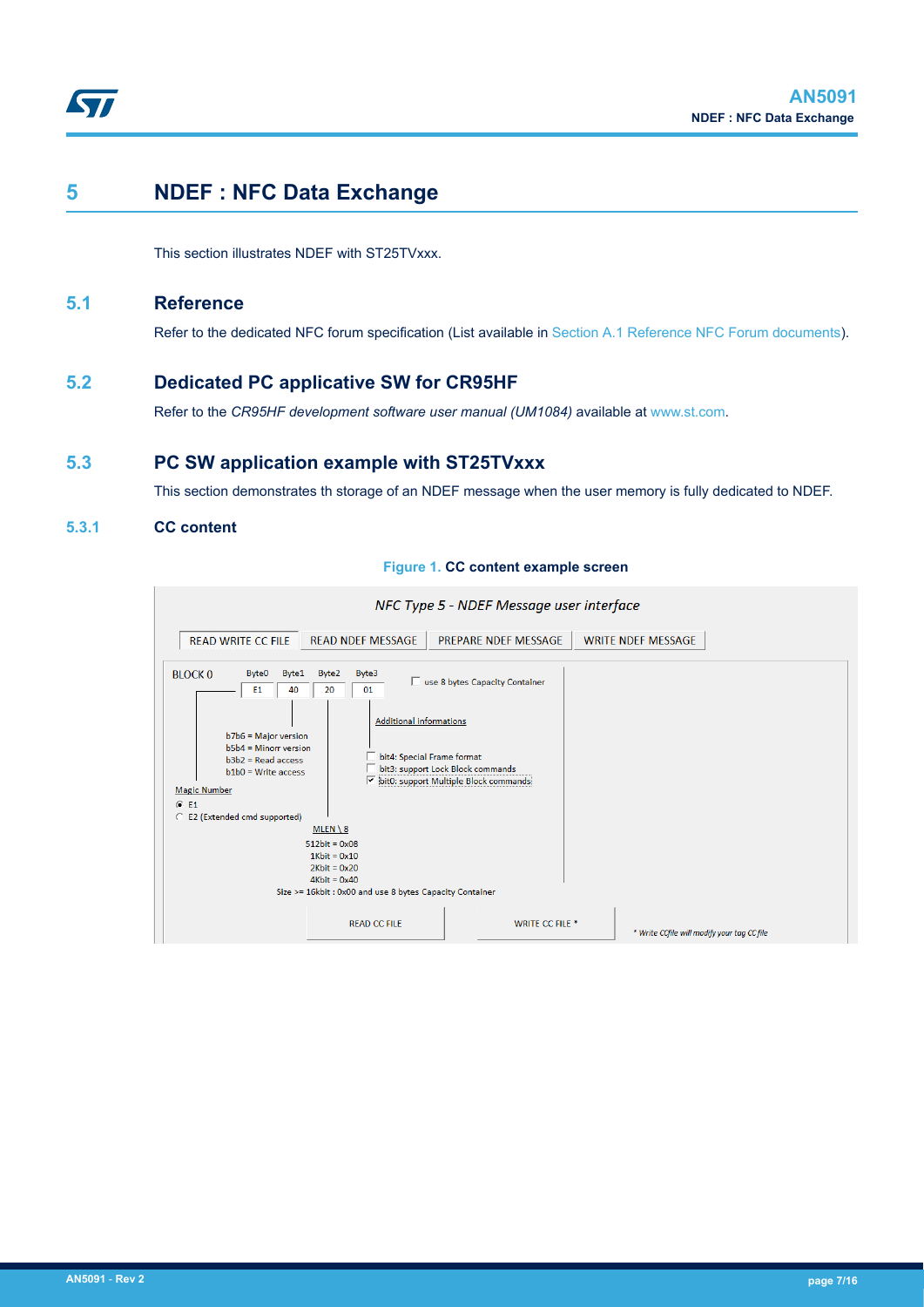<span id="page-7-0"></span>

### **5.3.2 NDEF message**

**Figure 2. NDEF message example screen**

|                                                                                     | NFC Type 5 - NDEF Message user interface |                           |  |
|-------------------------------------------------------------------------------------|------------------------------------------|---------------------------|--|
| READ WRITE CC FILE<br><b>READ NDEF MESSAGE</b>                                      | PREPARE NDEF MESSAGE                     | <b>WRITE NDEF MESSAGE</b> |  |
| <b>NDEF RECORD</b><br>record type: TEXT<br>my first NDEF Message with T5T ST25DV04K |                                          |                           |  |
|                                                                                     | <b>READ NDEF MESSAGE</b>                 |                           |  |

## **5.3.3 User memory content (Read single block)**

- Block 00h: Capability Container
- Blocks 01h to 0Dh: NDEF message

#### **Figure 3. User memory content example screen**

|                                    | INVENTORY AFI DSFID INFO EEPROM CONFIG FTM PASSWORD ENERGY HARVESTING & GPO DEMOS                                                                                  |                                                       |                                                                                                      |
|------------------------------------|--------------------------------------------------------------------------------------------------------------------------------------------------------------------|-------------------------------------------------------|------------------------------------------------------------------------------------------------------|
| <b>Read Single Block</b>           | <b>Read Multiple Blocks</b>                                                                                                                                        |                                                       | E1 40 40 01<br>00<br>01<br>03 2F D1 01<br>02<br>2B 54 02 65                                          |
| Write Single Block                 | <b>Address Block</b><br>from $ 00$                                                                                                                                 | <b>Blocks</b><br>$\overline{\phantom{a}}$<br>Number 1 | 03<br>6E 6D 79 20<br>66 69 72 73<br>04<br>74 20 4E 44<br>0.5                                         |
| <b>Get N BSS</b>                   | Write Multiple Blocks                                                                                                                                              |                                                       | 45 46 20 4D<br>06<br>65 73 73 61<br>07<br>67 65 20 77<br>08                                          |
| <b>Address Block</b><br>from $ 00$ | to $OF$<br><b>Address Block</b>                                                                                                                                    |                                                       | 69 74 68 20<br>09<br>54 35 54 20<br>0A<br>53 54 32 35<br>0 <sub>B</sub>                              |
|                                    | $from$ 00                                                                                                                                                          | <b>Blocks</b><br>$\overline{\phantom{a}}$<br>Number 4 | 44 56 30 34<br>$_{0c}$<br>4B FE 00 00<br>0D<br>00 FF 5A A5<br>0E<br>OF.<br>00 FF 5A A5               |
| Lock Block                         | Block Number 00<br>$\blacktriangledown$                                                                                                                            |                                                       | <b>Tag information</b><br>Detected Tag:<br><b>TRANSPONDER UID</b>                                    |
| send EOF                           |                                                                                                                                                                    | $\Box$ Extended commands                              | Select Flag<br>Option flag<br>$\Box$ Address Flag                                                    |
| $request =  02200F$                | $answer =$                                                                                                                                                         | 80080000FF5AA5A4D500<br>Data = 00 FF 5A A5            | Data Rate<br>$C$ 10%<br>$G$ High<br>$C$ Low<br>C Low two SC C High two SC<br>$C$ 100%<br>$\Box$ Fast |
| 01-12-2017 15:23:11                | יין טועטווון טענן טבוזטוונטבו ווען טבבעעט<br><<< 80080053543235123C00<br><b>READ SINGLE BLOCK</b><br>>>> CR95HFDLL SENDRECEIVE, 02200C<br><<< 80080044563034133F00 |                                                       | Launch RF POR<br>۸<br><b>RF OFF</b><br><b>RF ON</b>                                                  |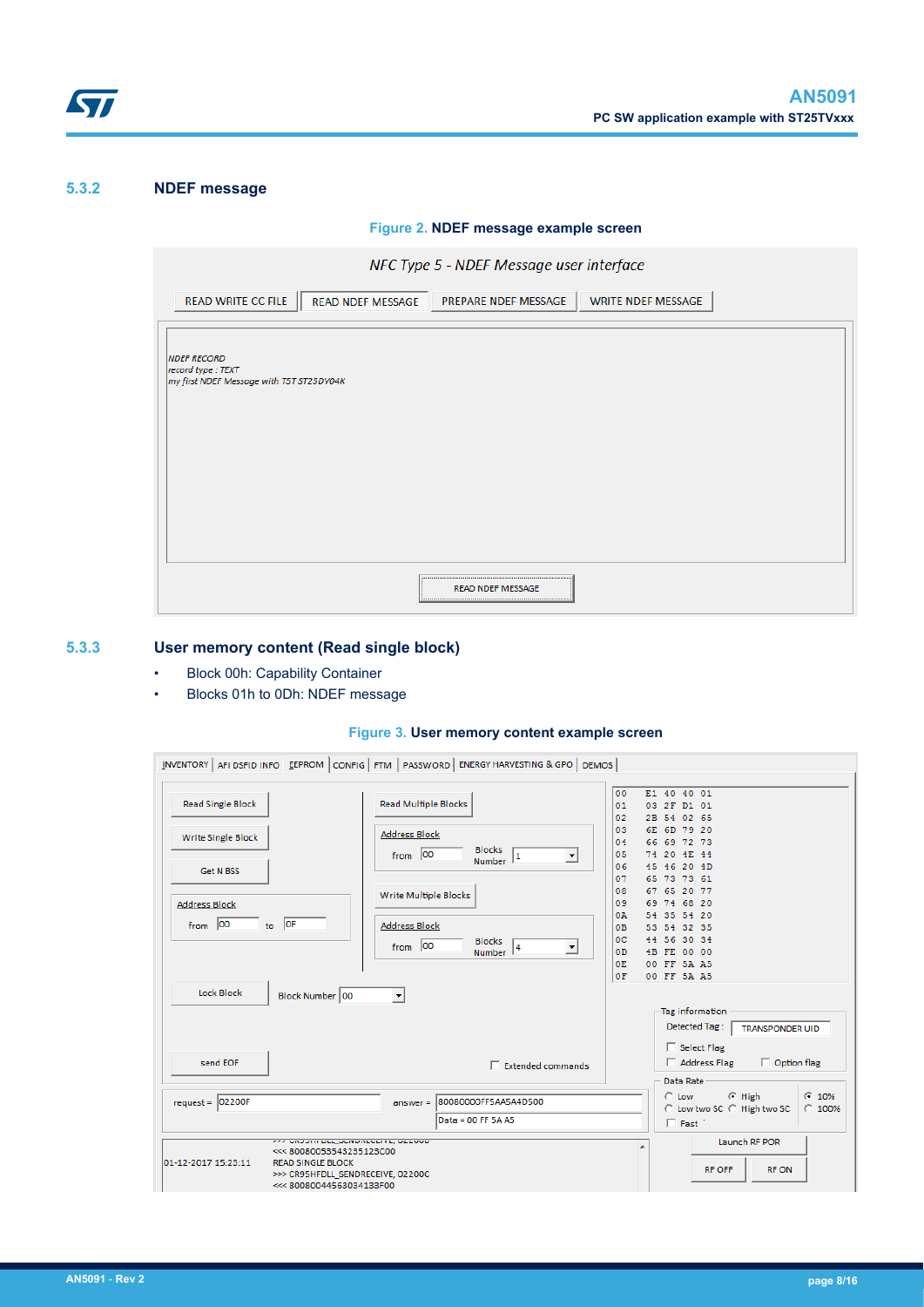An NFC Forum Device can detect ST25TVxxx as T5T in different states. The state is encoded in the byte 1 of the CC.

An ST25TVxxx acting as NFC Forum T5T platform can be issued in any valid state.

As a result, an ST25TVxxx T5T platform can be issued in the INITIALIZED state, the READ/WRITE state or even in the READ-ONLY state with a predefined NDEF message stored in it.

- 1. In the INITIALIZED State, the CC and the T5T\_Area are accessible for reading and writing data
	- The CC area is encoded properly with the bits b3 to b0 of byte 1 equal to 0000b (read/write access granted)
- The T5T\_Area contains an NDEF Message TLV The L-field of NDEF Message TLV is equal to 00h.
- 2. In the READ/WRITE State, the CC and the T5T Area are accessible for reading and writing data.
	- The CC area is encoded properly with b3 to b0 of byte 1 equal to 0000b (read/write access granted)
	- The T5T Area contains an NDEF Message TLV The L-field of NDEF Message TLV is different than zero.
- 3. In the READ/ONLY state, the CC and the T5T\_Area are set to read-only
	- The CC area is encoded properly with b3 to b0 of byte 1 equal to 0010b or 0011b (only read access granted)
	- The T5T Area contains an NDEF Message TLV The L-field of NDEF Message TLV is different than zero.
	- The CC and all blocks of the T5T\_Area shall be locked

When ST25TVxxx acts as a Type 5 Tag, area 1 is dedicated to T5T\_Area,

The first block is reserved for CC usage and can be locked individually if requested, using ISO 15693 RF Lock Block.

Each block of Area 1 of ST25TVxxx can be locked individually with the Lock\_Single\_Block command.

*Note: Area 0 of ST25TV512 and ST25TV02K is always readable so that the CC content is always accessible.*

<span id="page-8-0"></span>S7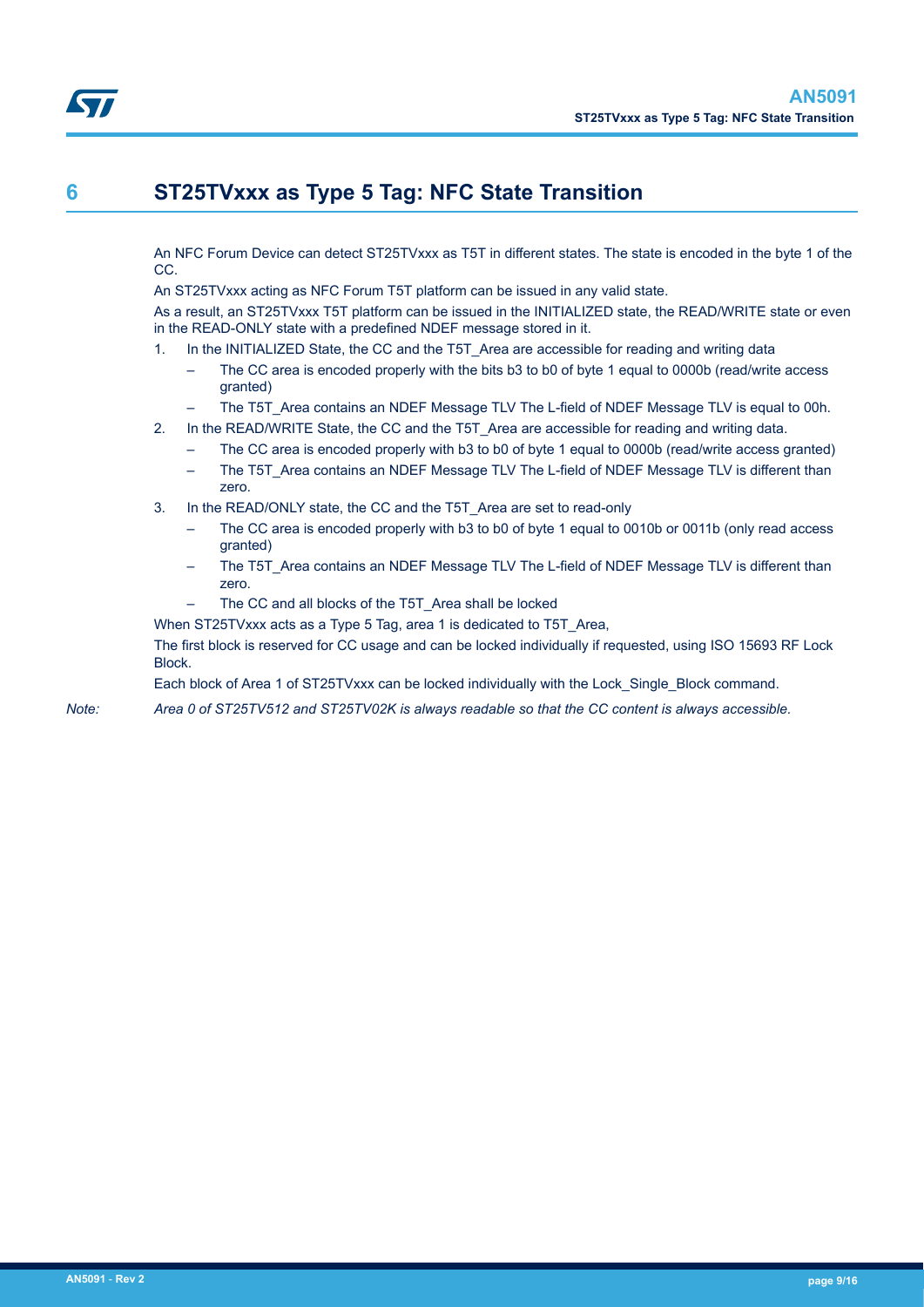## <span id="page-9-0"></span>**A Appendix**

### **A.1 Reference NFC Forum documents**

#### • **Type 5 Tag Technical Specification**

Type 5 Tag defines the behaviour of NFC Forum Type 5 Tag, which means a tag that supports short-range communication with ISO/IEC 15693 tags containing an NDEF message.

- **Data Exchange Specifications**
- **NFC Data Exchange Format (NDEF) Technical Specification**

Specifies a common data format for NFC Forum-compliant devices and NFC Forum-compliant tags.

#### • **Record Type Definition Technical Specifications**

Technical specifications for Record Type Definitions (RTDs) and four specific RTDs: Text, URI, Smart Poster, and Generic Control.

#### • **NFC Record Type Definition (RTD) Technical Specification**

Specifies the format and rules for building standard record types used by NFC Forum application definitions and third parties that are based on the NDEF data format. The RTD specification provides a way to efficiently define record formats for new applications and gives users the opportunity to create their own applications based on NFC Forum specifications.

#### • **Text RTD Technical Specification**

Provides an efficient way to store text strings in multiple languages by using the RTD mechanism and NDEF format. An example of using this specification is included in the Smart Poster RTD.

#### • **URI RTD Technical Specification**

Provides an efficient way to store Uniform Resource Identifiers (URI) by using the RTD mechanism and NDEF format. An example of using this specification is included in the Smart Poster RTD.

#### • **Verb RTD Technical Specification**

Used to encode generic and carrier-specific supported services, which can then be used by implementations of the Connection Handover 1.4 candidate specification to offer an enhanced user experience. The Verb Record can, for example, encode the service to trigger the printing of a document or picture that will be transferred via the Bluetooth or WLAN connection.

#### • **Smart Poster RTD Technical Specification**

Defines an NFC Forum Well Known Type to put URLs, SMSs or phone numbers on an NFC tag, or to transport them between devices. The Smart Poster RTD builds on the RTD mechanism and NDEF format and uses the URI RTD and Text RTD as building blocks.

#### • **Signature Record Type Definition Technical Specification**

#### • **Signature RTD Certificate Policy**

Defines the procedural and operational requirements that the NFC Forum expects Certificate Authorities (CAs) to adhere to, when issuing and managing certificates to create signatures for NDEF messages. Provides users with the possibility of verifying the authenticity and integrity of data within the NDEF message, and specifies the format used when signing single or multiple NDEF records.

#### • **NFC Device Information RTD Technical Specification**

Defines the Device Information record type, which conveys fundamental model and identity identification information. The purpose of the Device Information record is to convey host information in a record format that can be used across different carrier types or service types.

#### • **Reference Application Technical Specifications**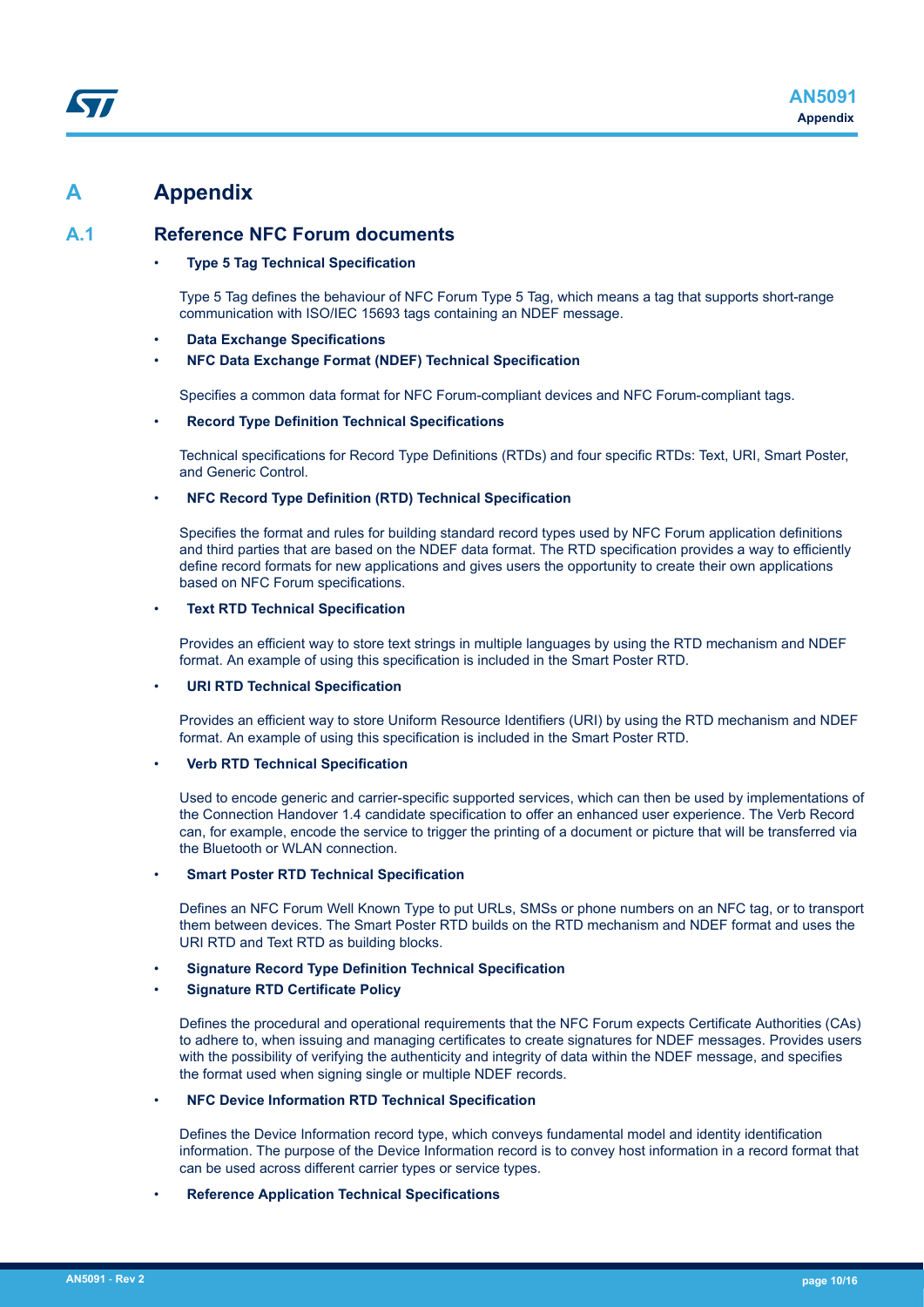

- **Connection Handover Technical Specification**
- **Personal Health Device Communication Technical Specification**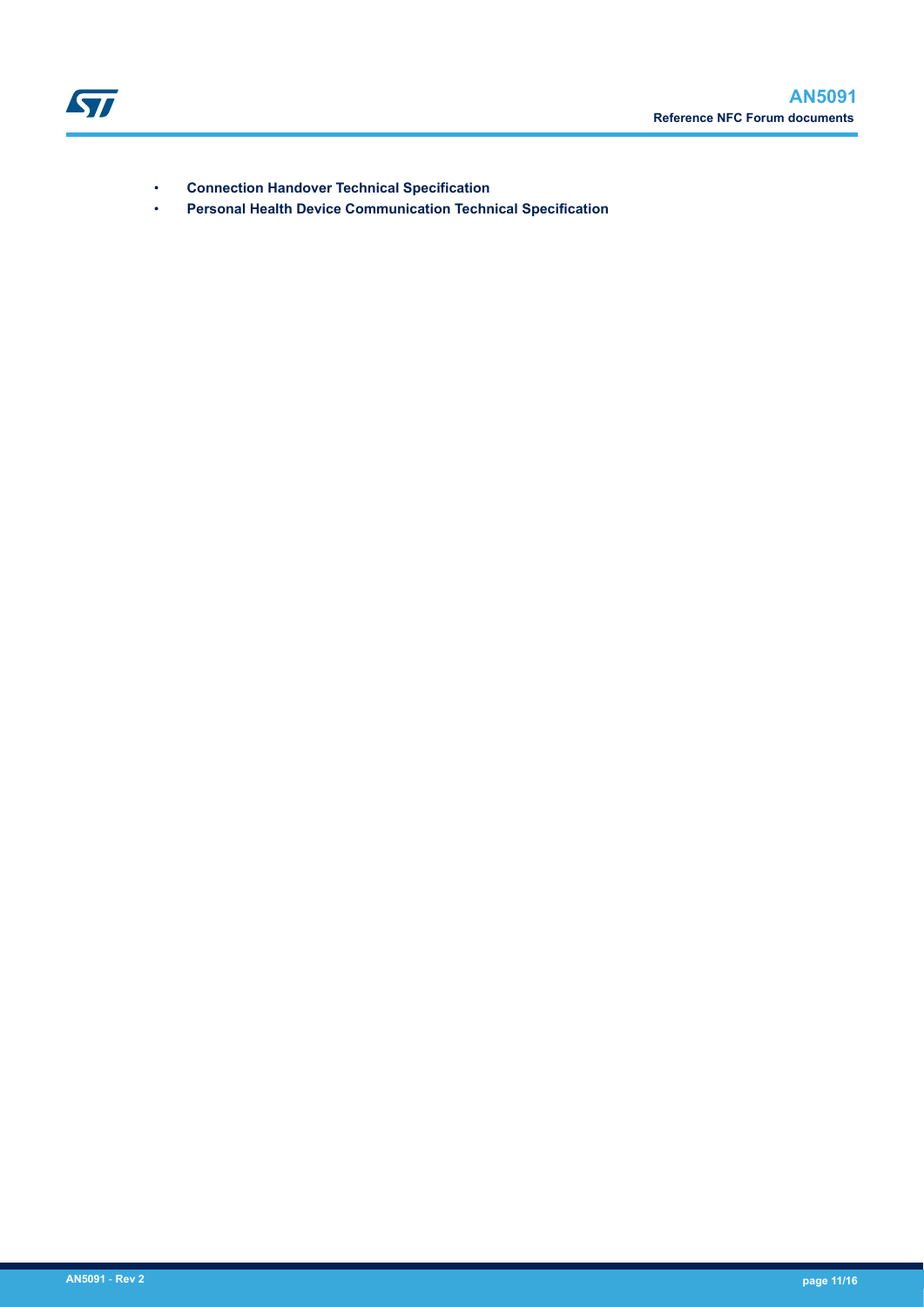## <span id="page-11-0"></span>**Revision history**

## **Table 6. Document revision history**

| <b>Date</b> | <b>Revision</b> | <b>Changes</b>                                                                                                                                                                                                                                                                                        |  |
|-------------|-----------------|-------------------------------------------------------------------------------------------------------------------------------------------------------------------------------------------------------------------------------------------------------------------------------------------------------|--|
| 30-Oct-2017 |                 | Initial release.                                                                                                                                                                                                                                                                                      |  |
| 12-Jun-2018 | 2               | Updated:<br>Section 3.1 Capability container<br>Section 3.3 T5T Area and MLEN<br>٠<br>Section 5.2 Dedicated PC applicative SW for CR95HF<br>٠<br>Added:<br>Section 3.3.1 MLEN encoding rule<br>٠<br>Section 3.3.2 MLEN specific encoding rule to support Android™ up<br>٠<br>to version Oreo included |  |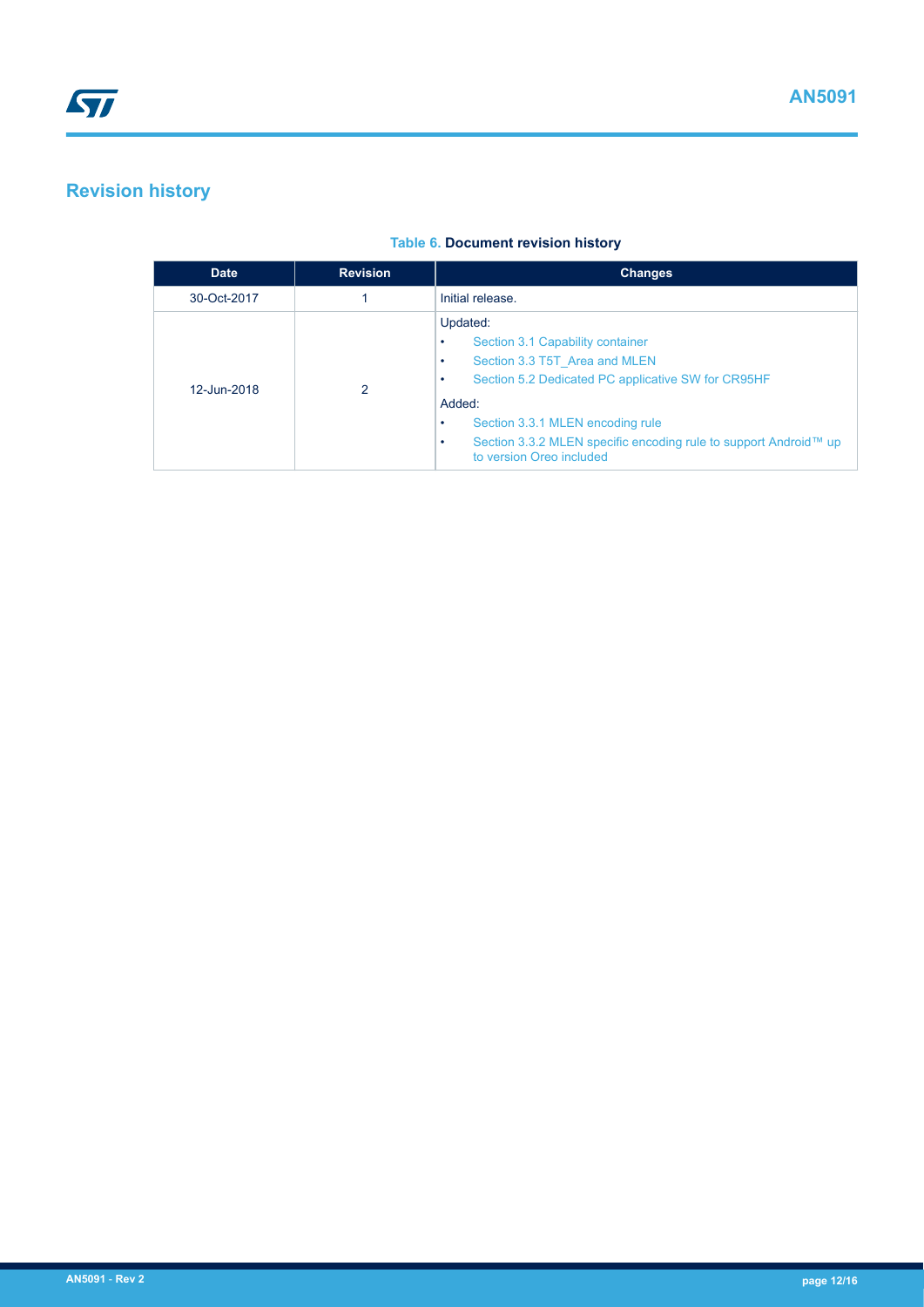## **Contents**

| 1              |     |       |                                                                               |  |
|----------------|-----|-------|-------------------------------------------------------------------------------|--|
|                | 1.1 |       |                                                                               |  |
|                | 1.2 |       |                                                                               |  |
|                | 1.3 |       |                                                                               |  |
| $\overline{2}$ |     |       |                                                                               |  |
| 3              |     |       |                                                                               |  |
|                | 3.1 |       |                                                                               |  |
|                | 3.2 |       |                                                                               |  |
|                | 3.3 |       |                                                                               |  |
|                |     | 3.3.1 |                                                                               |  |
|                |     | 3.3.2 | MLEN specific encoding rule to support Android™ up to version Oreo included 4 |  |
|                | 3.4 |       |                                                                               |  |
|                | 3.5 |       |                                                                               |  |
| 4              |     |       |                                                                               |  |
|                | 4.1 |       |                                                                               |  |
|                | 4.2 |       |                                                                               |  |
| 5              |     |       |                                                                               |  |
|                | 5.1 |       |                                                                               |  |
|                | 5.2 |       |                                                                               |  |
|                | 5.3 |       |                                                                               |  |
|                |     | 5.3.1 |                                                                               |  |
|                |     | 5.3.2 |                                                                               |  |
|                |     | 5.3.3 |                                                                               |  |
| 6              |     |       |                                                                               |  |
| A              |     |       |                                                                               |  |
|                | A.1 |       |                                                                               |  |
|                |     |       |                                                                               |  |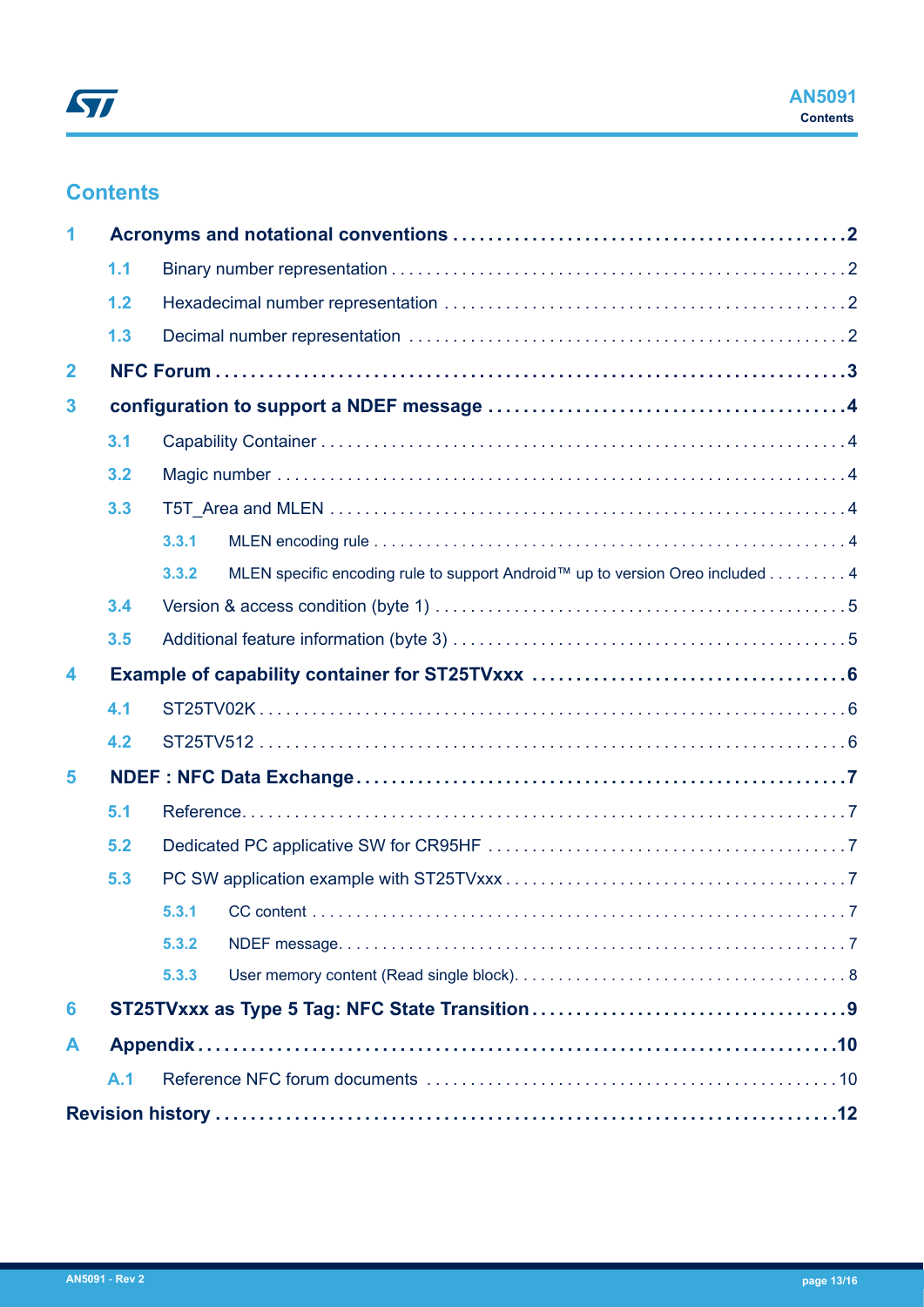## **List of tables**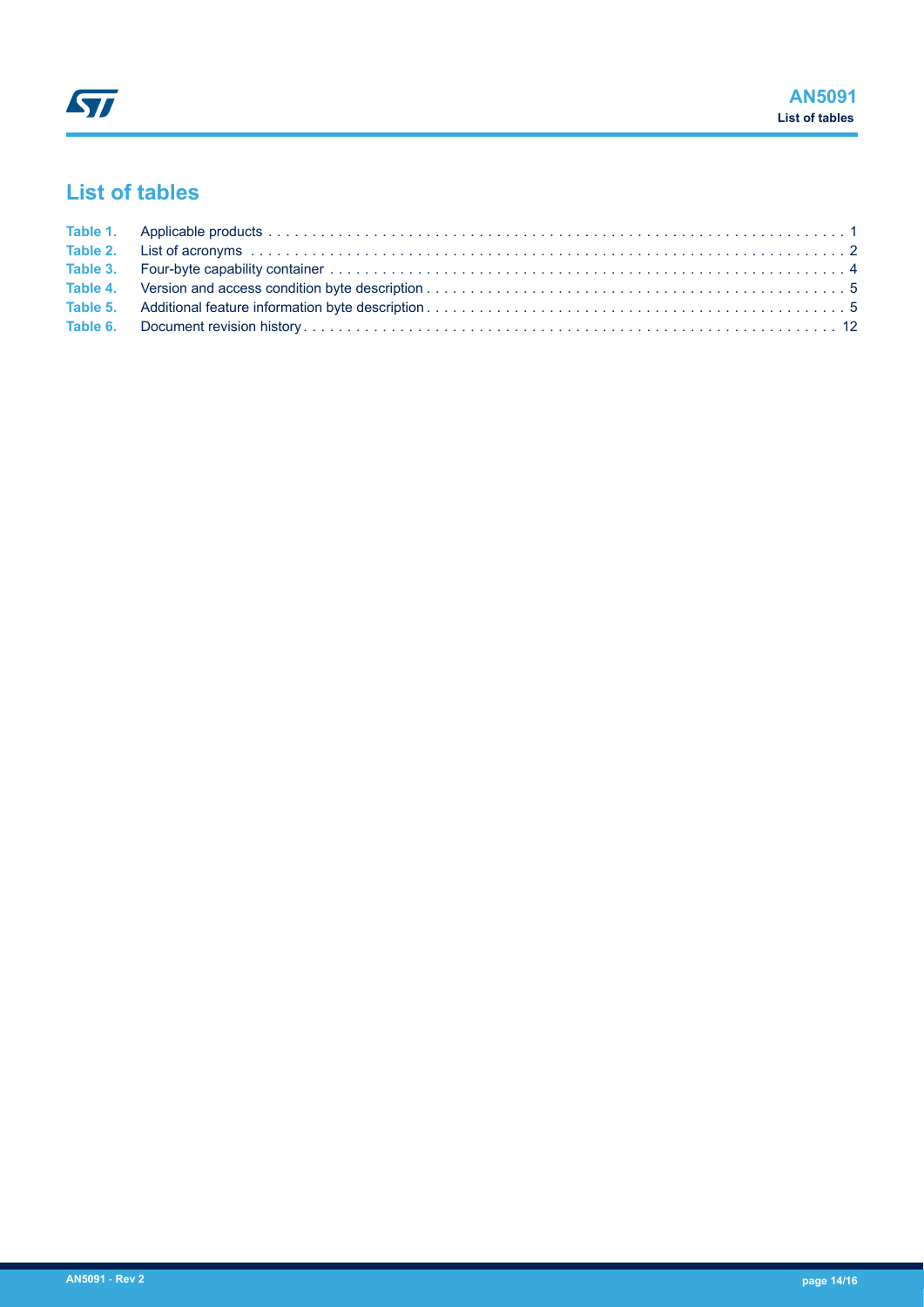# **List of figures**